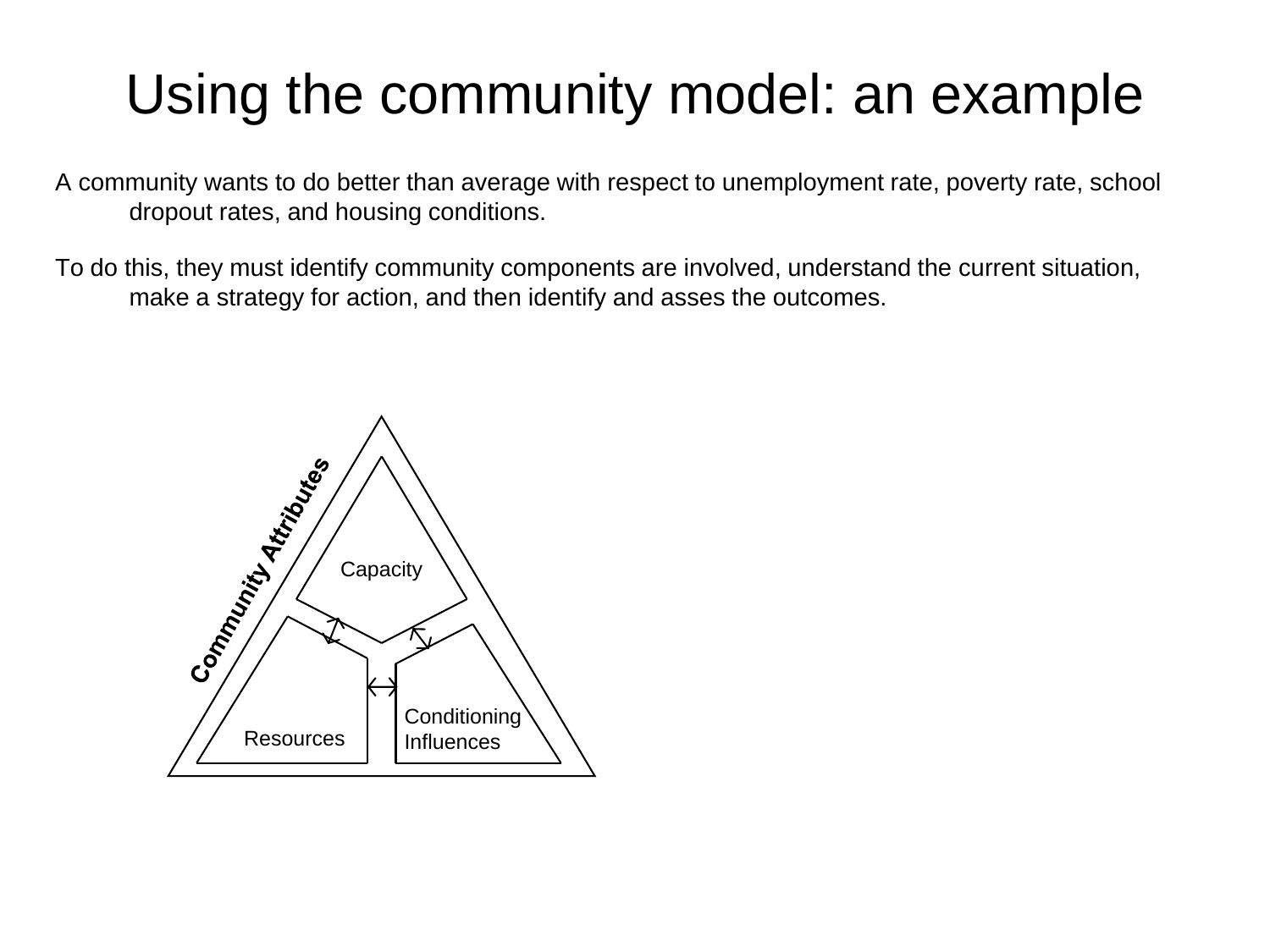### **Step 1: Identify specific goals, keeping in mind the linkages that may exist between factors.**

- Here, the specific targets are lower unemployment rate, poverty rate, and dropout rate, and an improvement in housing conditions.
- Some of these things can be targeted directly, while some can't. Instead, a community can focus on developing programs to address the issues that can be addressed at the specific community level, and that can take advantage of the connections between attributes.



### **Community Changes**

GOALS:

- Lower unemployment
- Lower poverty rate
- Lower drop out rate
- Improve housing conditions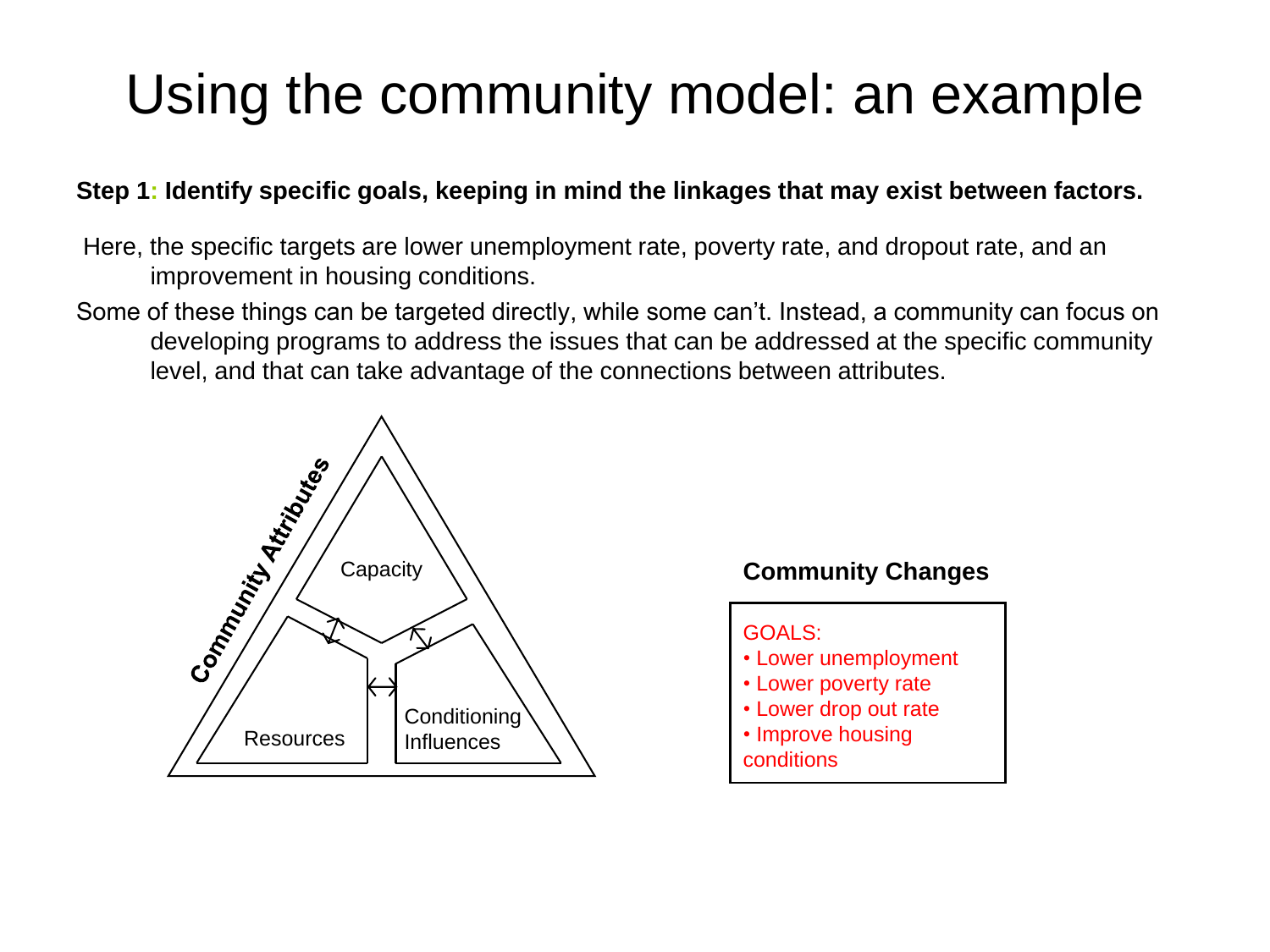### **Step 2: Understand the context.**

Where is the community currently with regard to the goal? What indicators – actual data – are available that are relevant to these issues?

What have the recent trends been?

What are the macroeconomic and external forces acting on the community with regard to this issue?



### **Community Changes**

GOALS:

- Lower unemployment
- Lower poverty rate
- Lower drop out rate
- Improve housing conditions

Macroeconomic and external forces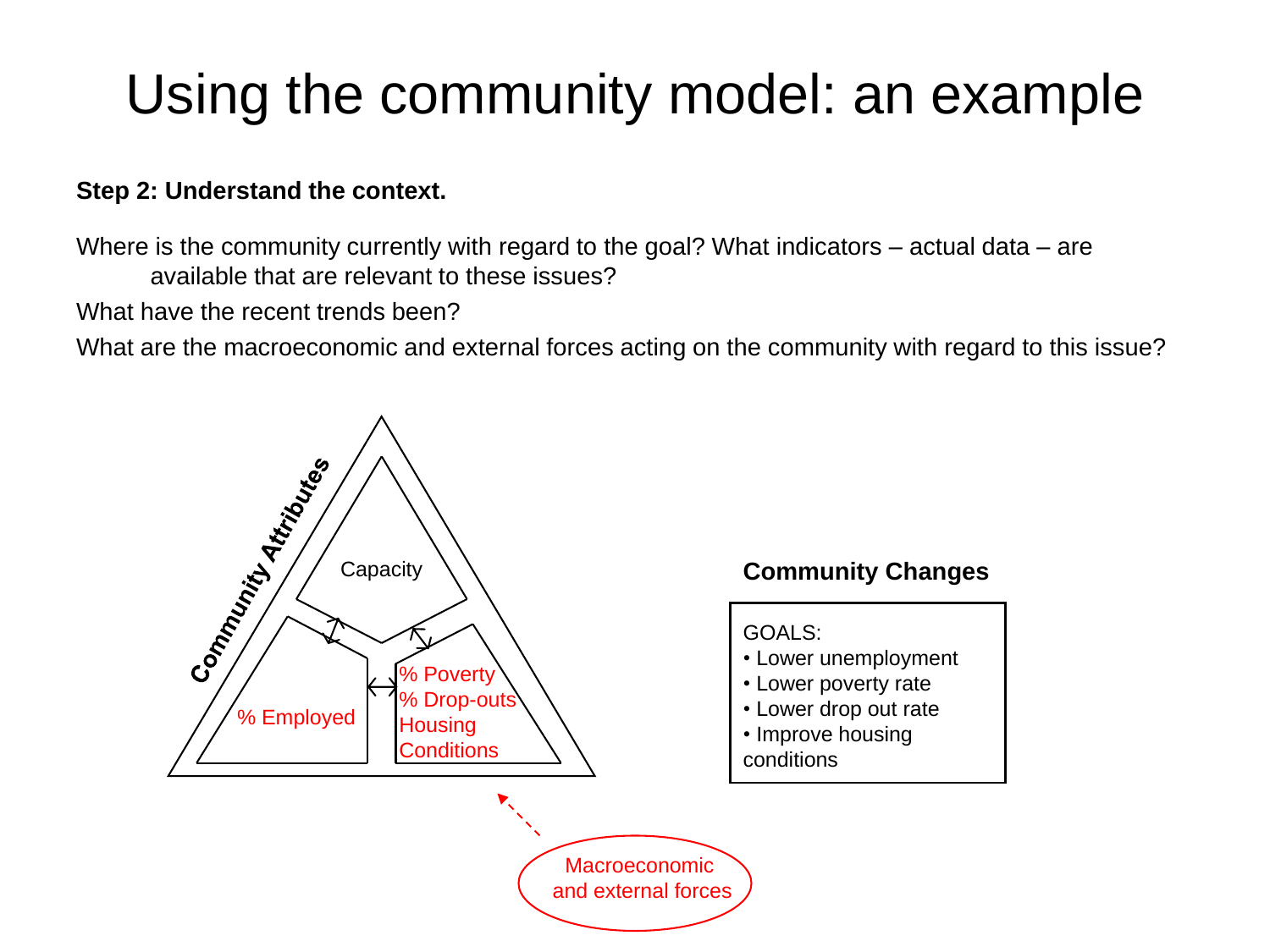#### **Step 3: Identify what community factors are related to the goal(s).**

These community attributes have been shown to be related to low unemployment, low poverty, low drop-out rates, and good housing conditions:

Resources:

High education levels

Competitive, diverse private economies

Conditioning Influences:

Low income inequality

Low population growth

Community Capacity:

Having a strong community identity

Having more social meeting and gathering places

(Source: Isserman, Feser, and Warren, 2007).

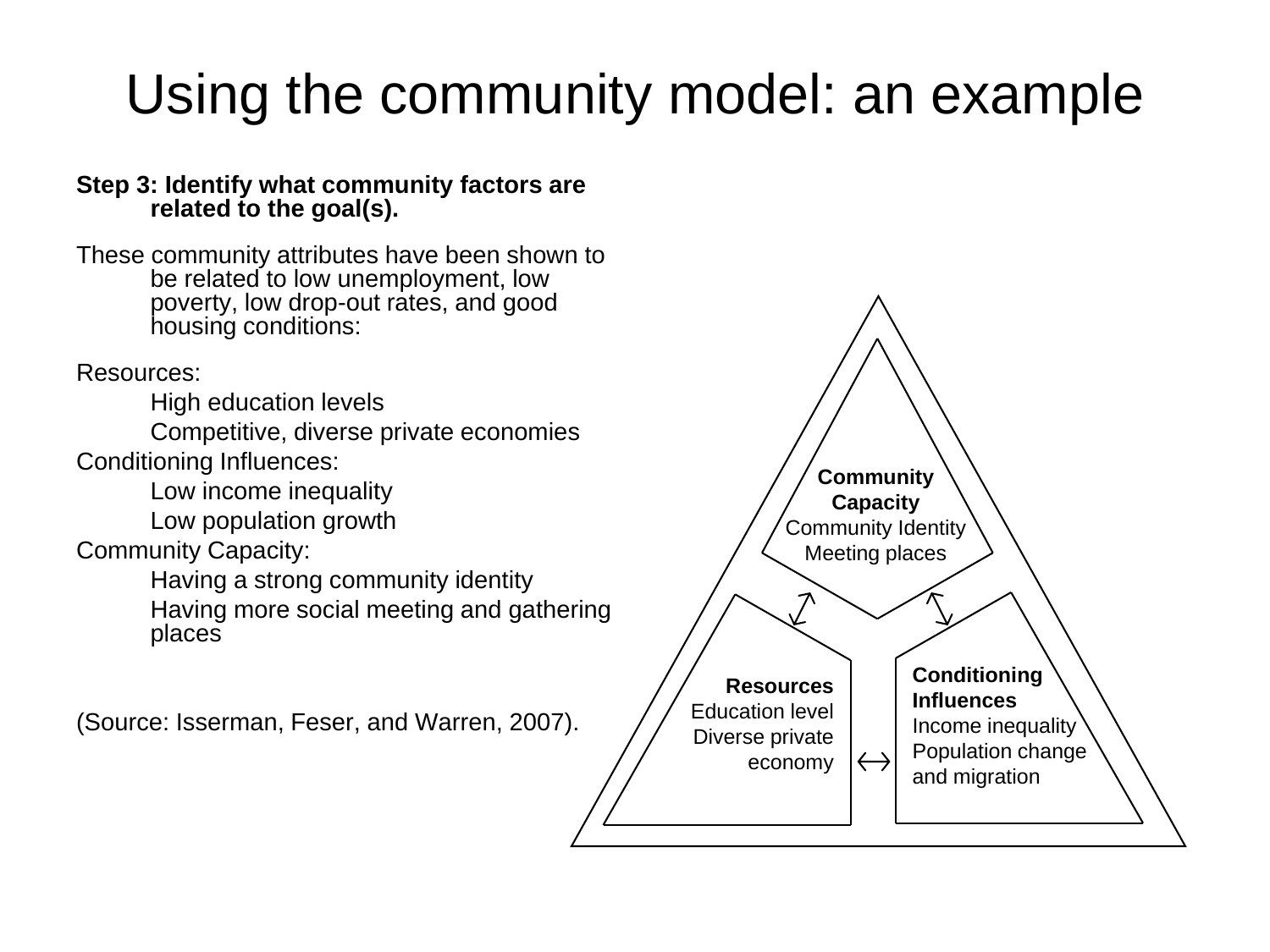## **Step 4: Generate ideas for community action.**

*Target things associated with the desired outcomes:* Seek establishment or expansion of community college, to raise overall education levels and reduce poverty

Fund and increase community events, to build local community identity

**Other** 



Macroeconomic and external forces

*Target the desired outcomes directly:*  Institute high school student retention program to lower the drop-out rate Initiate small business retention programs, to expand local job opportunities and lower the unemployment rate

**Other** 

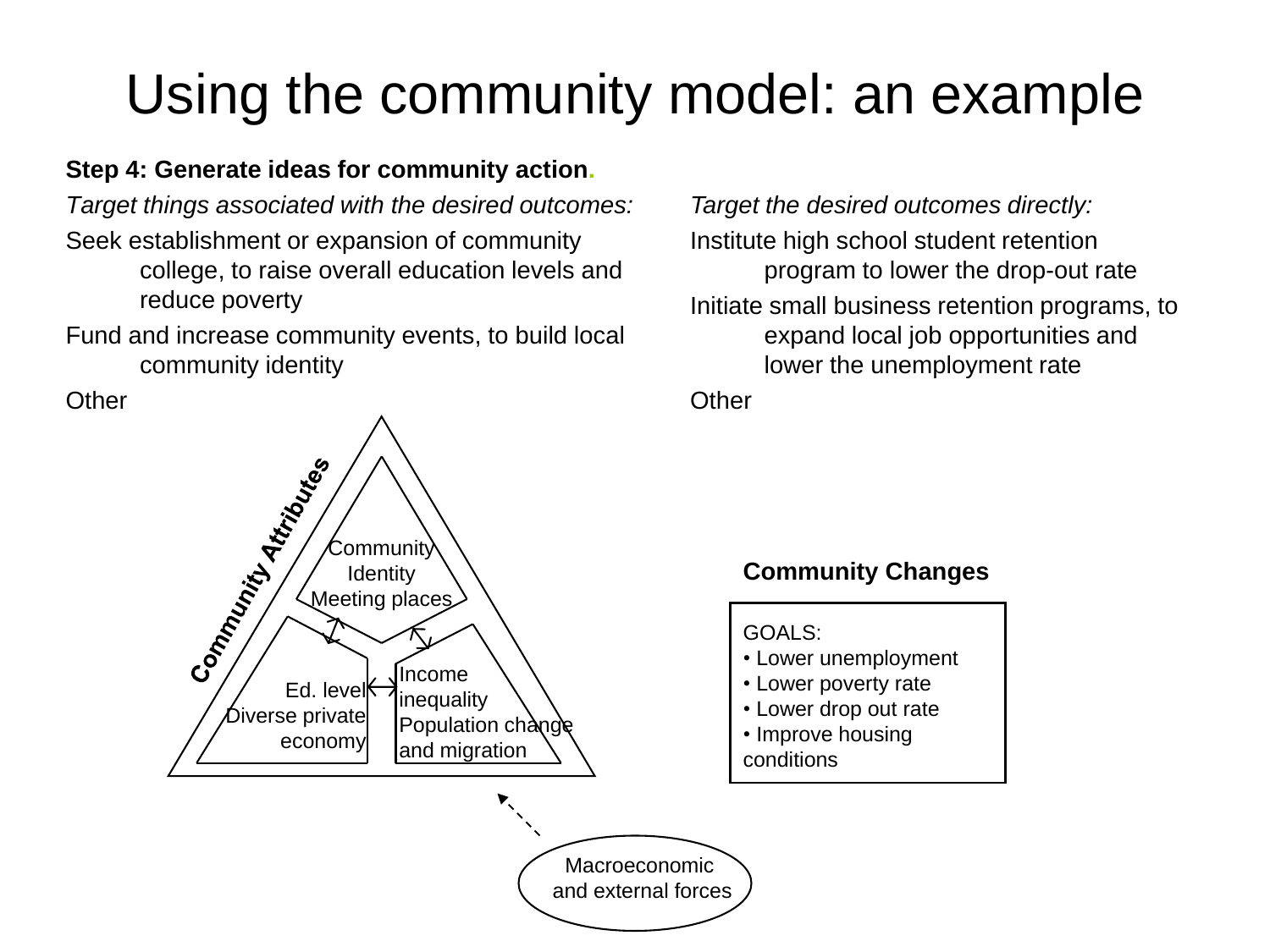### **Step 5: Take action.**

Each time a community initiates an action, it's a unique sequence of events. Remember: the final decision that is made and its implementation depend on not only the initial strategy developed, but also the agents involved. Who is 'at the table'? How does that shape the decision making and plan implementation?



### **Community Process**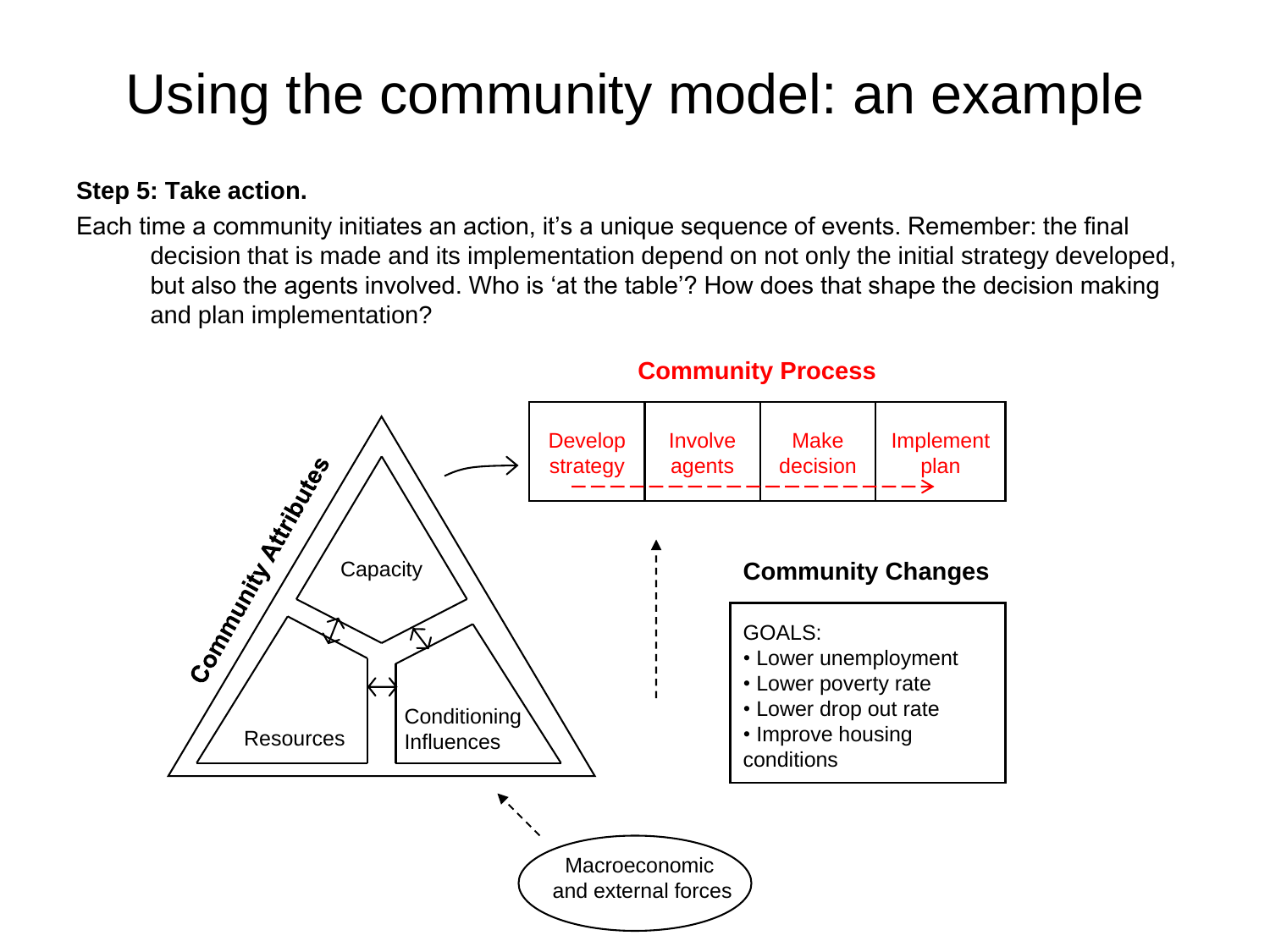#### **Step 6: Identify and asses outcomes.**

Once a community has taken action, outcomes can be assessed.

How have the prosperity measures changed? Were certain actions more successful than others?